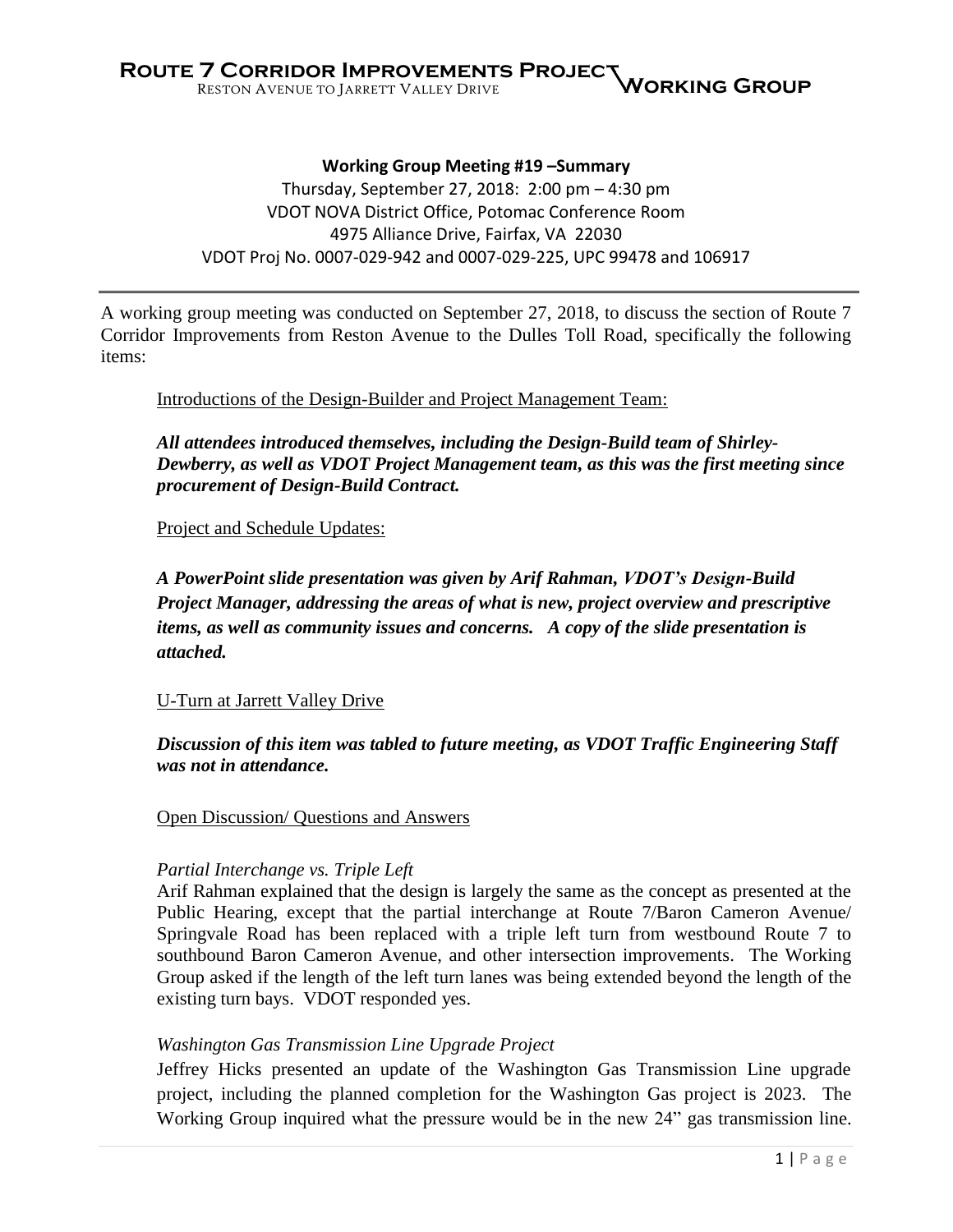Washington Gas responded 325 psi, which is the same as the existing 16" lines. The Working Group asked if the Washington Gas project graphic will be updated as the project progresses, and suggested a map without the aerial photography as it is easier to see the details. VDOT will provide updates on the [www.ConnectRoute7.org](http://www.connectroute7.org/) website and Washington Gas will perform its own Public Outreach.

It was noted that Washington Gas must abide by the same lane closure restrictions as the Design-Builder, no closures are permitted in the peak periods.

### *Shirley Contracting's Ongoing Work/Lane Closures*

The Working Group asked how far in advance the members would be informed about lane closures on Route 7. VDOT requires all lane closure requested to be submitted in LCAMS by close of business Wednesday of the week before, and any and all conflicts are resolved by Thursday. VDOT mentioned that the VA511 system is accessible to the public and that it is a good means to get information about actual lanes closures on a day to day basis. It is possible for individuals to sign up online at VA511 to get alerts directly sent to their smart phones about lane closures that may affect their travels.

The Working Group noted that during the previous week, lane closures were established, but not communicated to the public, and that the VDOT and/or the Design-Builder need to coordinate better to get the information out to affected communities. It was also mentioned that there was a very lengthy lane closure from Forestville Road to Baron Cameron recently that significantly backed up traffic, and it was mentioned on WTOP. The Working Group inquired whether the closure needed to be that long. VDOT responded stating that the Design-Builder was performing geotechnical work and closures should not have been in place prior to 9:30AM. Shirley's team explained that lane closures require appropriate buffers between the drums and actual work areas, and sometimes the length of closure is set due to line of sight and as such closures may be extended in length, beyond the actual length of need.

The Working Group inquired if the VA511 website would show the lengths of the closures. VDOT stated that it should include the start/end of each lane closure generally by the nearest cross street. It was suggested that VDOT needs is to use the local papers, community websites and other means to share information regarding lane closures. It was agreed that VDOT/Shirley would get the information out via email to the Working Group (and possibly the Constant Contact list of interested residents) in advance on all planned lane closure moving forward by Thursday mid-morning of the week prior to the work being performed.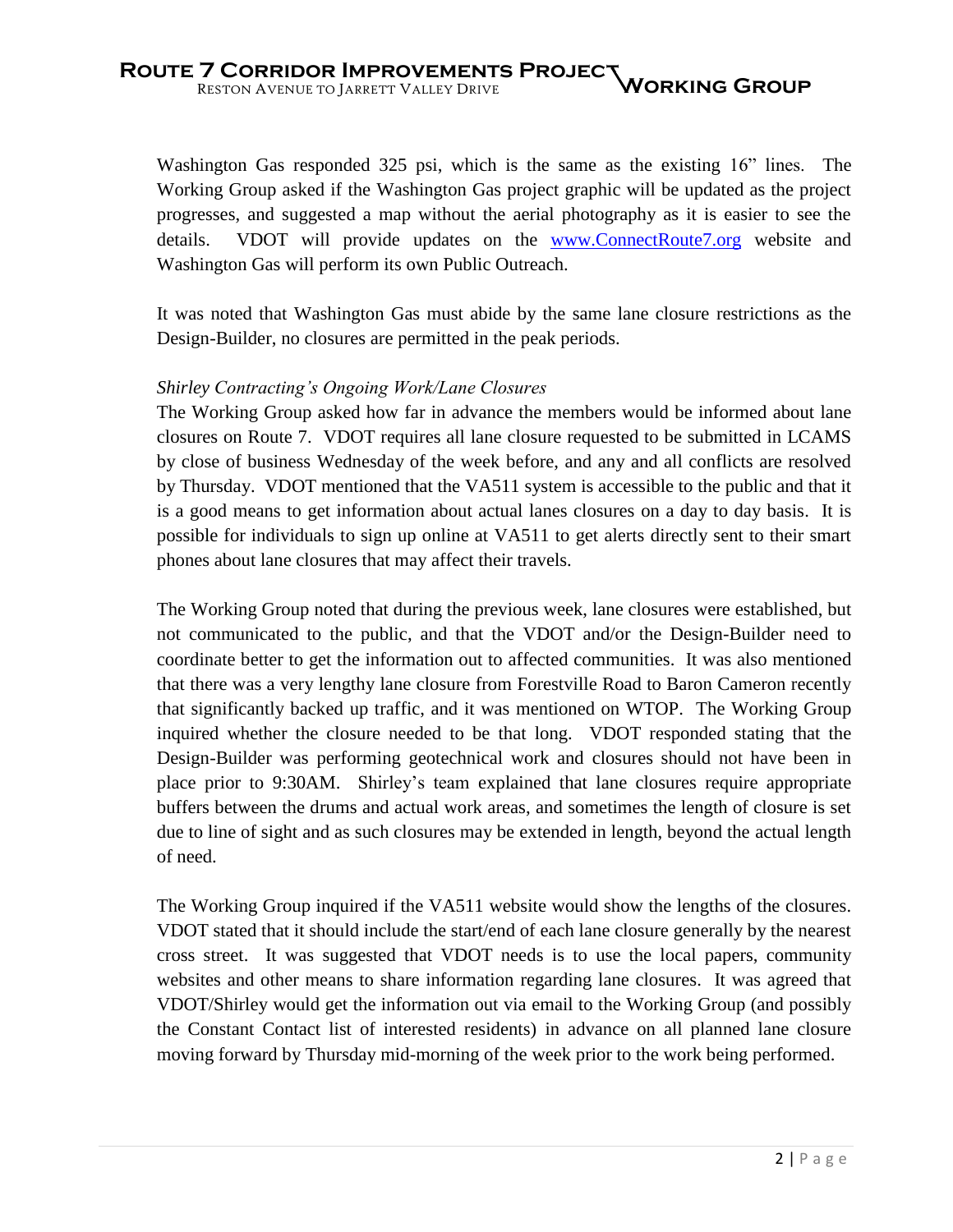#### *Land Development Projects*

VDOT will have a meeting with the Grantstone Developer in the coming weeks. The Working Group asked about the proposed development and Towlston Road improvements. VDOT's consultant for the early design efforts, JMT, has prepared animation to show the projected traffic queues, but VDOT is still reviewing. The Working Group asked if the analysis included the updated traffic data based on recent traffic counts along the corridor. It was noted that the counts taken by the Design-Builder were for different reasons, not in support of any specific intersection improvements. Supervisor Foust will be setting up a meeting to respond to specific concerns related to Towlston Road in the coming weeks.

The Design-Build team explained the reasons the traffic counts were being taken in prior weeks was for the development of the temporary traffic control plans, timings of the traffic signals during construction, and to determine if closures and detours of side streets might be possible when Shirley will be constructing the intersection tie-ins. Single tubes count traffic volumes, while multiple tubes are for used to collect vehicle classifications and speeds. Some of the traffic data will also be used for the noise analysis. These counts are not intended to validate the design.

### *Current Status of Route 7 Design*

The Working Group asked about the status of design of the stormwater management facilities (SWM) and the noise analysis, and when they might be available for review by the Working Group. Dewberry's schedule for design: Survey finished by October 2018, subsurface exploration and test pitting into early 2019, and the preliminary design of the SWM ponds by March 2019. Also, the survey is necessary to produce the noise model for existing conditions, which will get underway soon. The final noise analysis is not expected until approximately mid-2019. The Working Group asked when the design for the relocation of Colvin Run would be completed. Dewberry should have this complete by spring 2019. It was noted that most of the north side is on wells and the communities are very concerned about stormwater.

The Working Group asked if the service road in close proximity to the Lewinsville Road displaced left was included in Shirley's proposed Interim Milestone. VDOT followed up with Shirley after the meeting and confirmed that the service road (Lucky Estates Drive) will be extended to the Lewinsville Road intersection by the Interim Milestone Date.

### *Communications Plan*

Jennifer Alcott discussed Shirley Proposed Communications Plan and the various methods of communicating project updates with interested parties (via website, Constant Contact, emails, social media, meetings, and a Toll Free number). The Working Group noted that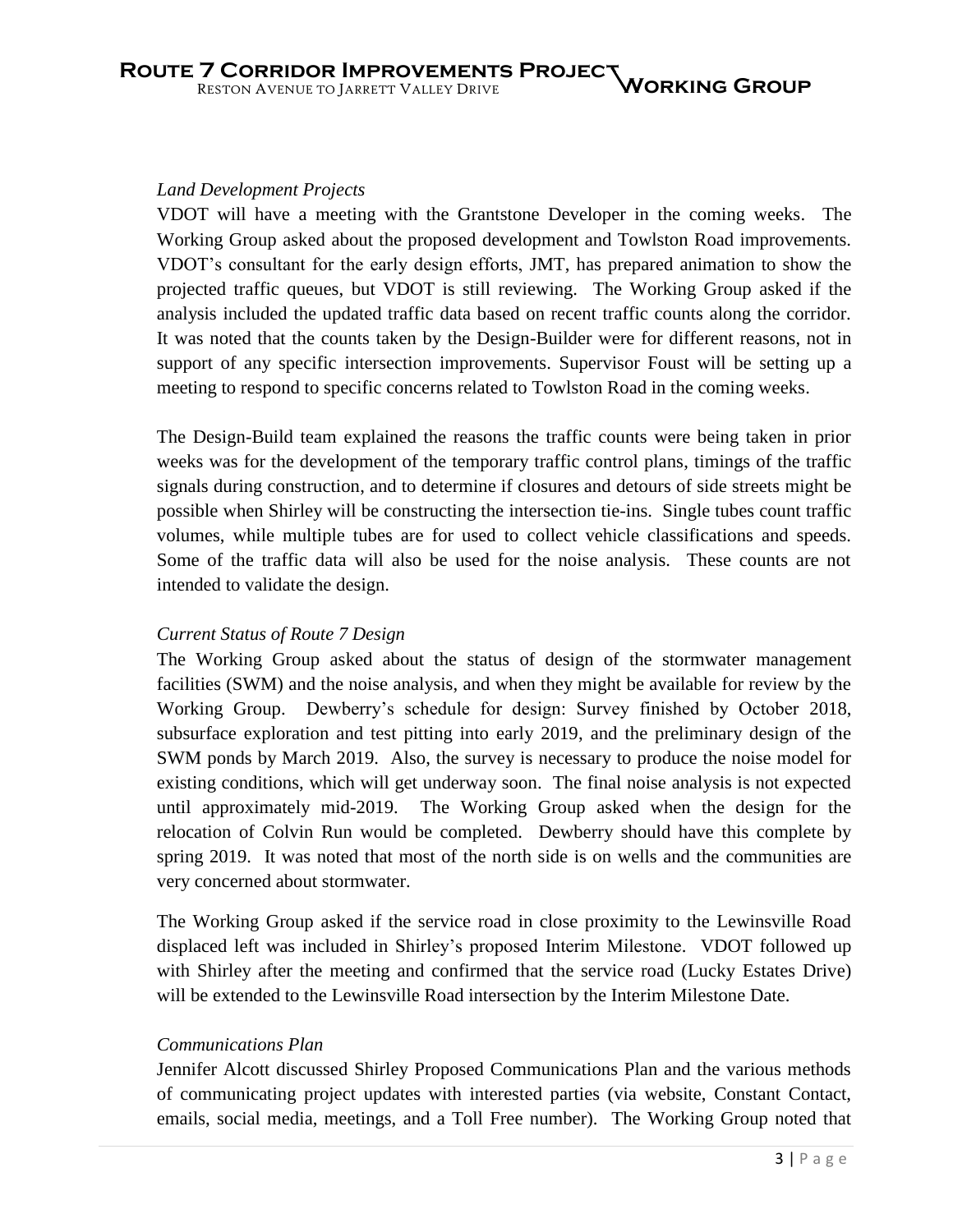they would not consider it a nuisance if VDOT were to send lots of emails, and that a toll free number with an automated response stating someone from the project team would be in touch with in a couple of days would not be acceptable. It was noted that VDOT previously made a commitment to provide a local phone number for citizens to call with certain issues.

The Working Group also identified that there are no less than three high schools and three elementary schools in the corridor, and suggested that the Design-Builder should coordinate with the principals, PTAs, and school bus transportation coordinators of each school.

It was offered that the Working Group could assist VDOT and Shirley in getting the word out to affected communities (via board members of HOAs), and asked for an outline of the information that VDOT and/or Shirley intends to share. The Working Group asked that VDOT confirm that the contact information of HOA board members not be shared publicly. VDOT offered to provide the outline at a subsequent meeting. The Working Group stated that it would also be helpful if VDOT shared information when the lane closures are removed. A Working Group member stated that he is not satisfied with two business days' notice for a lane closure. VDOT will have access to multiple week look-ahead schedules, which can be shared on the Project website. It was also asked how planned lane closures would be affected by weather. Shirley's team replied that it is typically the case that the closures would just shift. Would VDOT or the Contractor knows early each the morning what closures would be utilized that day? The team described the process as follows: the contractor calls the Traffic Operations Center (TOC) each morning to confirm the use of the lane closure at the time of the first cone down, and calls again with the last cone removed. Eric suggested the team work out a solution to address when a planned lane closure changes. VDOT suggested that the best way is to use VA511 system.

### *Baron Cameron Avenue Partial Interchange*

The Working Group asked about the cost to construct the Baron Cameron partial interchange, and suggested that the elimination of the partial interchange is a mistake, as it addressed traffic needs well into the future. The Working Group suggested contacting elected officials to request the partial interchange be added back in the project. The Working Group asked if money go back to the county if the incentive is not used. VDOT responded that monies that remain at the completion of the project are assigned to other local transportation projects.

The Working Group asked if the at-grade intersection could accommodate a partial interchange in the future. VDOT agreed to evaluate whether some provisions, such as the relocation of the gas line out of the anticipated footprint of the interchange could be done, or if the right of way could be acquired for the future partial interchange.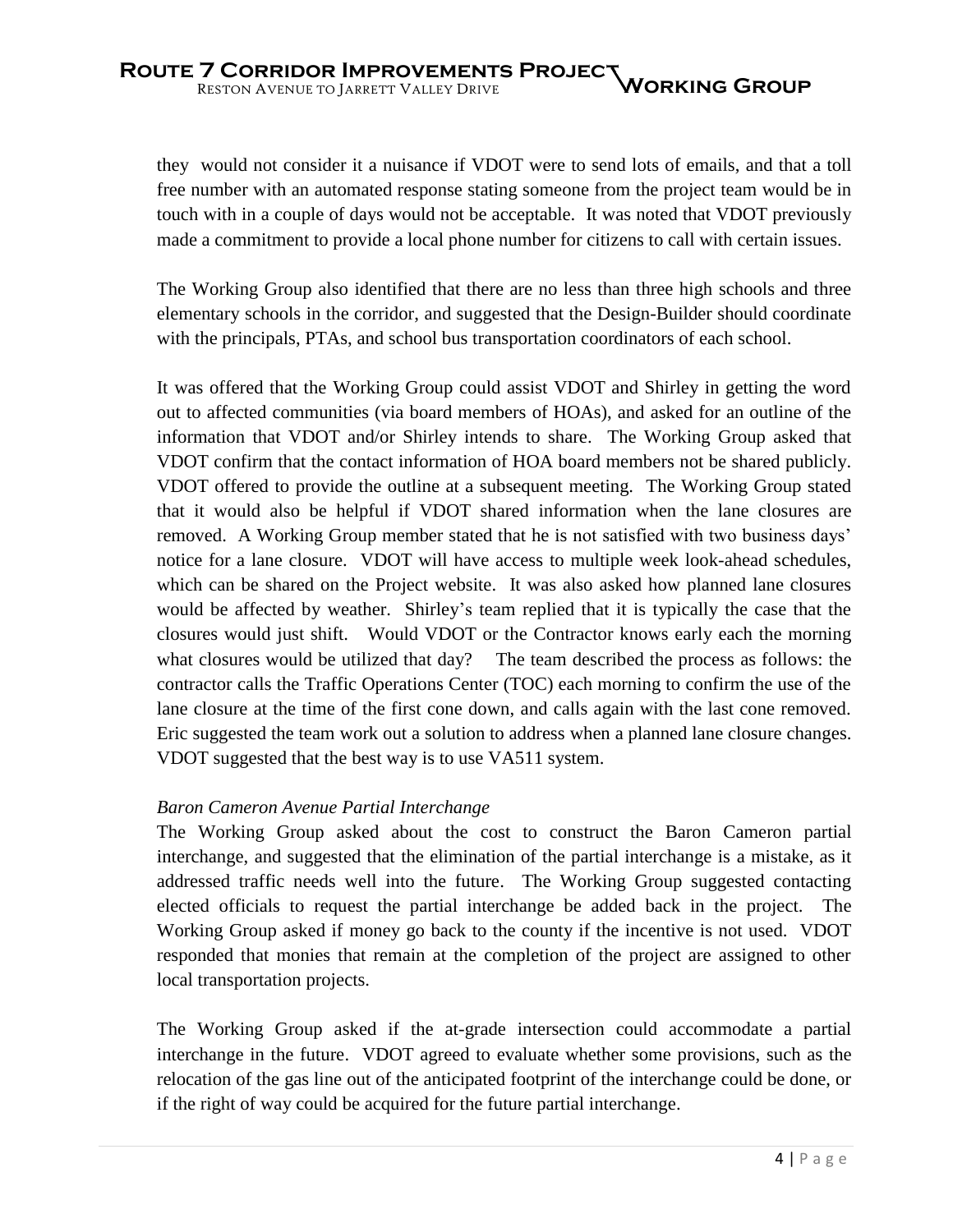Shirley intends to construct the triple left turn lanes at that intersection in mid to late 2019.

The Working Group reminded VDOT about a question raised at an earlier meeting, regarding what the Design-Builder could propose that would be different than what VDOT had presented. VDOT responded that the Design-Build Procurement encourages innovation, but that the previous commitments were mandated as prescriptive requirements of the contract. The Working Group felt that the partial interchange was a prescriptive item. VDOT noted that it was a business decision to remove it; it was not the Design-Builder who proposed to remove it. The Working Group asked what the cost of the grade separated interchange at Baron Cameron Avenue would be to add it back to the project. VDOT noted that the cost of the construction items would be about \$15 million, but this does not include costs of right of way, utility relocations, or maintenance of traffic during construction. After the meeting concluded, VDOT and Shirley determined the cost would be between \$29 million and \$35 million depending on when it could be constructed.

The Working Group requested that VDOT discuss the different levels of service (LOS) with the at-grade that with the partial interchange concept; and inquired whether VDOT would be making it more difficult in the future to build a partial interchange, with the triple left in place at the end of this project. VDOT agreed to discuss levels of service in the next Working Group meeting.

The Working Group inquired about the schedule for Difficult Run. VDOT noted that it can be further defined as the detailed schedule is developed, as it is not certain right now.

The Working Group asked if the contractor ever assists VDOT with snow removal. VDOT replied that generally no; VDOT hires contractors to perform snow removal and brings them on board early to become familiar with the location of temporary barrier and construction features.

### *Jarrett Valley Drive Intersection*

Arif noted that VDOT would be prepared to discuss the details of the Jarrett Valley Drive at the next meeting, since Traffic Engineering staff was unable to attend the meeting. The Working Group pointed out that the slide did not contain all of the traffic volumes and all movements that occur on the westbound approach to the Jarrett Valley Drive intersection, to which Arif agreed to gather additional information and be prepared to present at the meeting in December.

Attachments: VDOT presentation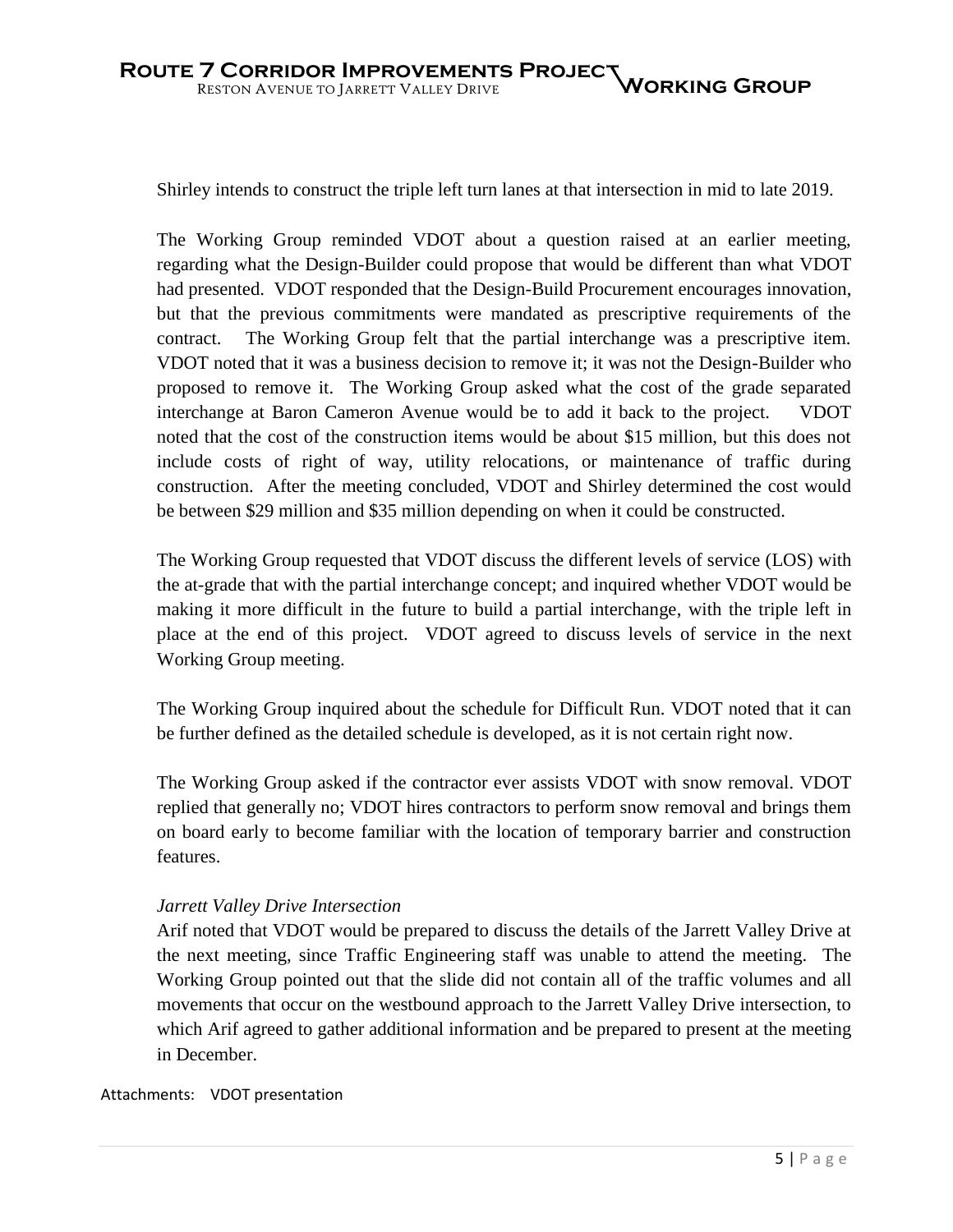# **Working Group/VDOT Attendees**

| <b>Group Member</b>          | <b>Representing</b>                               | Email                                 |  |
|------------------------------|---------------------------------------------------|---------------------------------------|--|
| Jack Crosby                  | Wolf Trap Woods HOA (Supervisor Foust selection)  | jackcrosby01@gmail.com                |  |
| Jay Volkert                  | Senator Favola's Office                           | jvolkert@rcn.net                      |  |
| Jesse                        | Supervisor Hudgins' Office                        |                                       |  |
| Andy Galusha                 | <b>Fairfax County Park Authority</b>              | Andrew.Galusha@fairfaxcounty.gov      |  |
| Smitha Chellappa             | Fairfax County DOT                                | Smitha.Chellappa@fairfaxcounty.gov    |  |
| Jennifer Kaplan              | Supervisor Foust's Office                         | Jennifer.Kaplan@FairfaxCounty.gov     |  |
| Eric Knudsen                 | Great Falls Citizens' Association (GFCA)          | m.eric.knudsen@gmail.com              |  |
| Kathryn Parker Martin        | Hunter Mill TAC                                   | Kathryn.martin@fairfaxcounty.gov      |  |
| <b>Michael Martin</b>        | <b>Reston Association (RA)</b>                    | mmartin.mea@verizon.net               |  |
| James A. Robertson           | McLean Citizens Association (MCA)                 | jim@ann-jim.com                       |  |
| Tim Thompson                 | Supervisor Hudgins selection                      | tctthompson@msn.com                   |  |
| Helen Cuervo                 | <b>VDOT NOVA District Engineer</b>                | helen.Cuervo@VDOT.Virginia.gov        |  |
| Renée Hamilton               | VDOT NOVA District Deputy Administrator           | renee.hamilton2@VDOT.Virginia.gov     |  |
| <b>Bill Cuttler</b>          | <b>VDOT NOVA District Construction Engineer</b>   | william.cuttler@VDOT.Virginia.gov     |  |
| Allison Richter              | VDOT Land Use & Transportation Director - Fairfax | allison.richtor@VDOT.Virginia.gov     |  |
| Andy Beacher                 | VDOT Preliminary Engineering Manager - Fairfax    | andrew.beacher@VDOT.Virginia.gov      |  |
| Christiana Briganti-<br>Dunn | VDOT NOVA Design-Build Program Manager            | christiana.Briganti@VDOT.Virginia.gov |  |
| Arif Rahman                  | VDOT Design-Build Project Manager                 | md.rahman@VDOT.Virginia.gov           |  |
| <b>William Dunn</b>          | <b>VDOT Project Manager</b>                       | william.Dunn@VDOT.Virginia.gov        |  |
| C. Michael Pruitt            | <b>VDOT DB Construction Manager</b>               | charles.pruitt@VDOT.Virignia.gov      |  |
| Kathleen Leonard             | <b>VDOT Communications</b>                        | kathleen.leonard@VDOT.Virginia.gov    |  |
| Jenni McCord                 | <b>VDOT Communications Manager</b>                | jennifer.mccord@VDOT.Virginia.gov     |  |